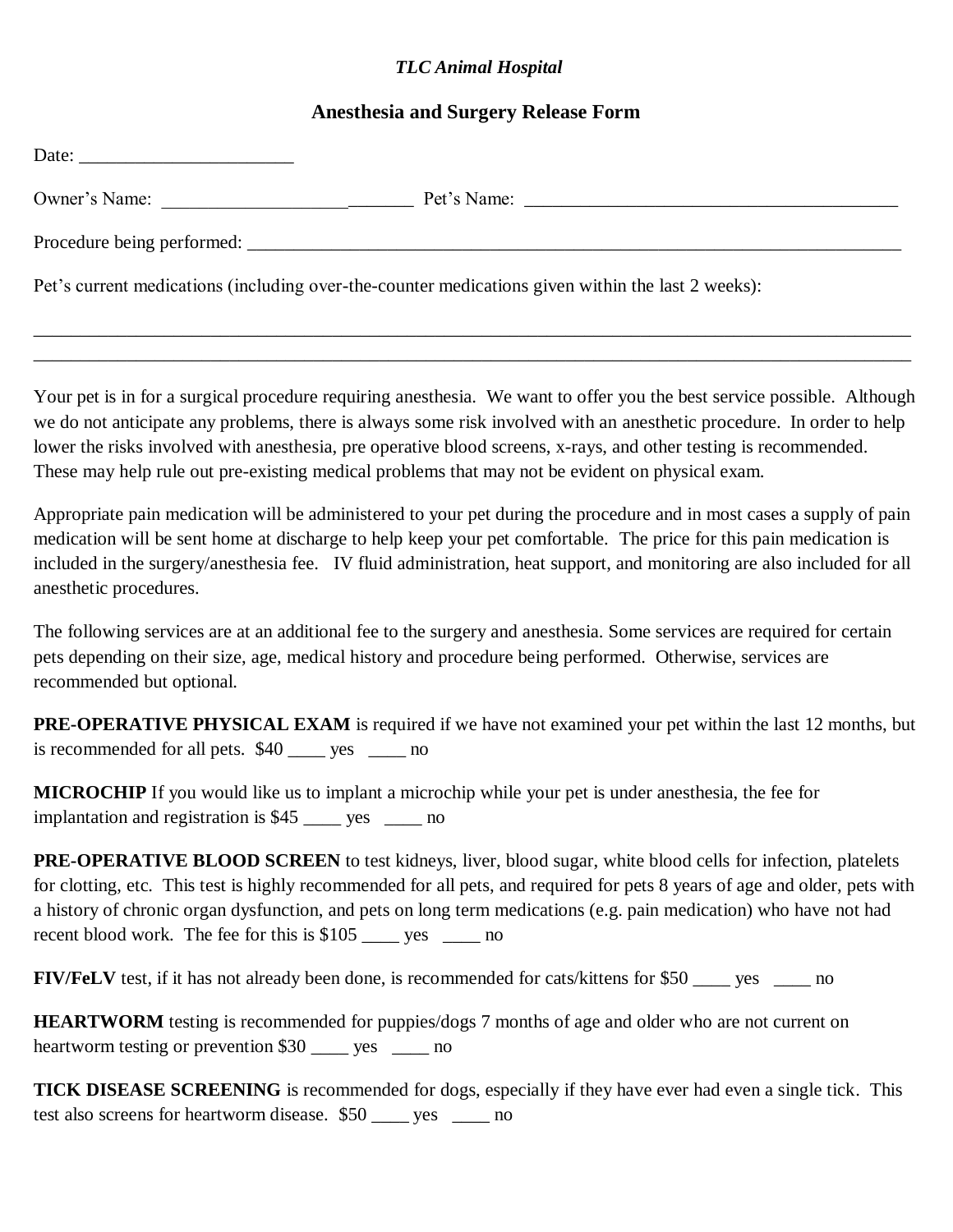**COAGULATION SCREENING** is recommended to ensure proper clotting prior to surgery \$60 \_\_\_\_ yes \_\_\_\_ no

**CHEST X-RAYS** are recommended for all pets, especially those 8 years of age and older \$120\_\_\_\_ yes \_\_\_\_ no

**E-COLLARS** are recommended to prevent chewing/licking of the incision/sutures. If an animal chews out his/her sutures, an anesthesia fee plus additional surgical repair fees, antibiotics and e-collar charges will apply. E-collars are required for surgeries involving the feet or genital region. E-collars are \$17 \_\_\_\_ yes \_\_\_\_ no.

**POST-OP LASER THERAPY TREATMENT:** A laser therapy treatment may be given at the surgery site while your pet is recovering from anesthesia to reduce pain and inflammation, as well as speed healing. Laser therapy is not recommended for tumor sites. Post-op laser therapy is \$30 \_\_\_\_ yes \_\_\_\_ no

**SURGICAL LASER:** A surgical laser may be used for most procedures. Use of a surgical laser reduces bleeding, pain, and inflammation compared to a traditional scalpel. Surgical laser is especially well suited for neuters, routine spays, and certain mass removals. Surgical laser is included in the fee for declaws. Otherwise, use of surgical laser is an additional \$50 \_\_\_\_ yes \_\_\_\_ no

**ANTI-NAUSEA MEDICATION**: A Cerenia injection may be given before surgery to help reduce post-operative nausea associated with anesthesia. Studies show that animals treated with Cerenia before anesthesia have reduced vomiting and return to normal eating faster. The prices for a pre-anesthetic Cerenia injection are as follows:

| $<$ 20 lbs | \$30 | $41-60$ lbs | \$50 | 81-100lbs | \$70 |
|------------|------|-------------|------|-----------|------|
| 20-40lbs   | \$40 | $61-80$ lbs | \$60 |           |      |

Pre-anesthetic Cerenia injection for nausea for dogs, cats or rabbits \_\_\_\_\_ yes \_\_\_\_\_ no

**NAIL TRIM** While your pet is asleep, we can perform a nail trim at 50% off, for a final price of \$9 \_\_\_ yes \_\_\_ no

## **FLEA & TICK TREATMENT/PREVENTION (Price varies depending on your pet's weight)**

TLC Animal Hospital reserves the right to administer flea & tick medication should any parasites be found on your pet during their stay. It is your responsibility to pay for this medication at the time of pick up.

Owners Initials:

## **LIFE SAVING MEASURES**

We do everything possible to ensure the health and safety of your pet during their stay. However, should any complications occur, life-saving medications, procedures, or other measures may be needed. Such interventions are often required immediately before owner notification or permission can be specifically obtained. In such an event, your initials below will direct our intervention should life saving measures be needed and acknowledges your financial responsibility for this intervention.

In the event that my pet arrests (stops breathing or heart stops beating) or has a different life threatening event (such as an allergic reaction or seizure) while at TLC Animal Hospital, I authorize the following level of CPR or stabilization (please initial your choices):